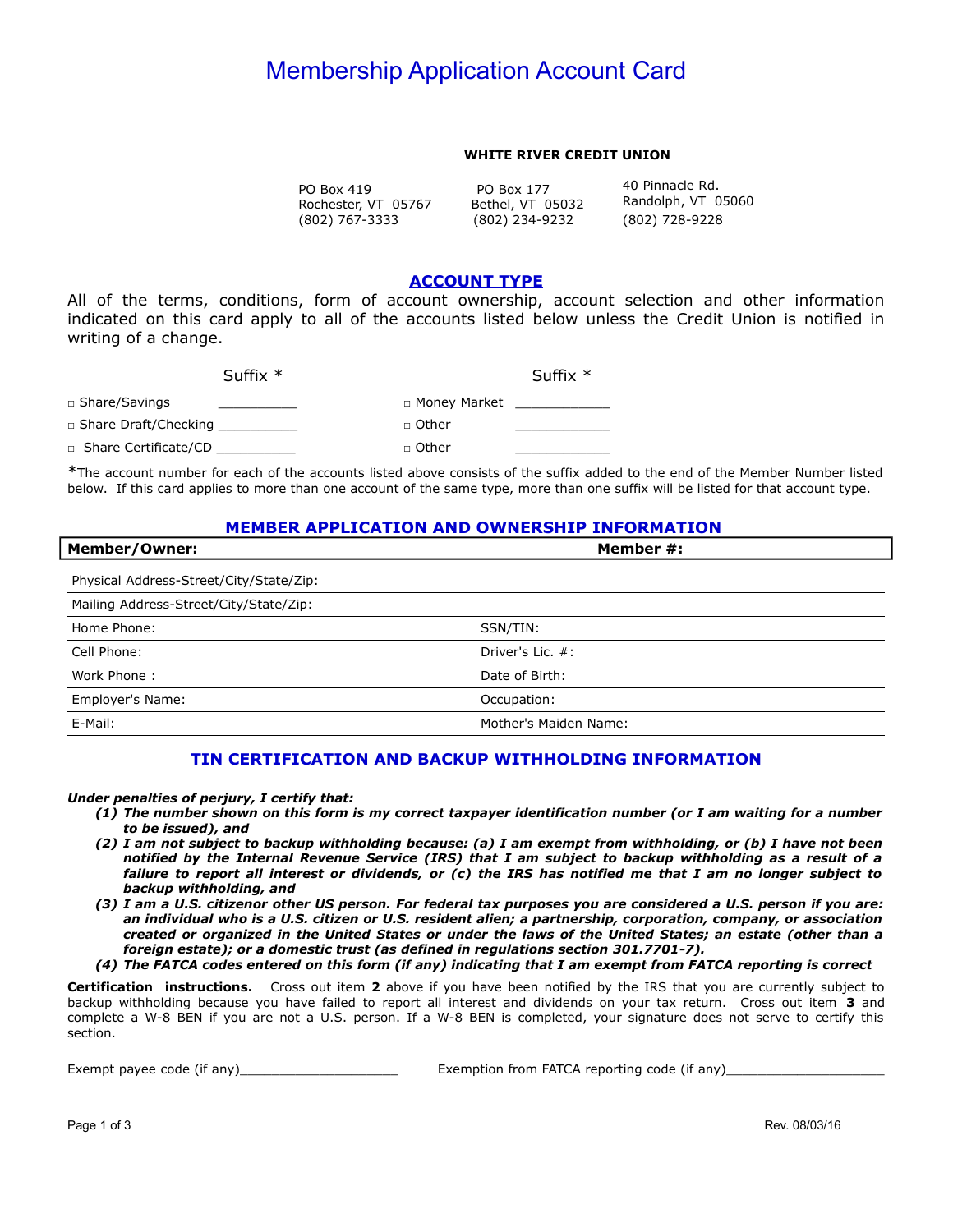# **AUTHORIZATION**

 By signing below, you agree to the terms and conditions of the Membership and Account Agreement, Truth-in-Savings Disclosure, Funds Availability Policy Disclosure, if applicable, and to any amendment the Credit Union makes from time to time. You acknowledge receipt of a copy of the agreements and disclosures applicable to the accounts and services requested. If an access card or EFT service is requested and provided, you agree to the terms of and acknowledge receipt of the Electronic Fund Transfers Agreement and Disclosure. You also agree: a) that the Credit Union may obtain your credit report for the purposes of verifying the information on this Account Card, determining your eligibility for the account, credit or service(s) noted on this Account Card and identifying additional Credit Union products and services to offer to you; b) that the Credit Union may obtain your credit report at a later time for the purposes of reviewing and collecting on the account, credit or service(s) noted on this Account Card; c) that the Credit Union may tell others about its credit experience with you and obtain information from others about your credit history and performance. **The Internal Revenue Service does not require your consent to any provision of this document other than the certifications required to avoid backup withholding.** 

| v<br>$\overline{\phantom{a}}$ |      | v<br>æ                  |      |
|-------------------------------|------|-------------------------|------|
| Signature                     | Date | Signature               | Date |
| v<br>Λ                        |      | v                       |      |
| Signature                     | Date | Signature               | Date |
|                               |      | <b>ACCOUNT SERVICES</b> |      |

n Payroll Deduction/Direct Deposit

□ Overdraft Protection (indicate transfer priority below)

□ Internet Banking □ Other

#### **ACCOUNT OWNERSHIP**

Designate the ownership of the accounts and responsibility for the services requested.

#### **□ Individual** □ **Joint Account With ights of Survivorship** □ **Joint Account Without ights of Survivorship**

**Joint Owner** \_\_\_\_\_\_\_\_\_\_\_\_\_\_\_\_\_\_\_\_\_\_\_\_\_\_\_\_\_\_\_\_\_\_\_\_\_\_\_\_\_\_\_\_\_\_\_\_\_\_\_\_

Physical Address-Street/City/State/Zip:

| Mailing Address-Street/City/State/Zip: |                       |  |
|----------------------------------------|-----------------------|--|
| Home Phone:                            | SSN/TIN:              |  |
| Cell Phone:                            | Driver's Lic. #:      |  |
| Work Phone:                            | Date of Birth:        |  |
| Employer's Name:                       | Occupation:           |  |
| E-Mail:                                | Mother's Maiden Name: |  |

**Joint Owner** \_\_\_\_\_\_\_\_\_\_\_\_\_\_\_\_\_\_\_\_\_\_\_\_\_\_\_\_\_\_\_\_\_\_\_\_\_\_\_\_\_\_\_\_\_\_\_\_\_\_\_\_\_

Physical Address-Street/City/State/Zip:

Mailing Address-Street/City/State/Zip:

Home Phone: SSN/TIN: